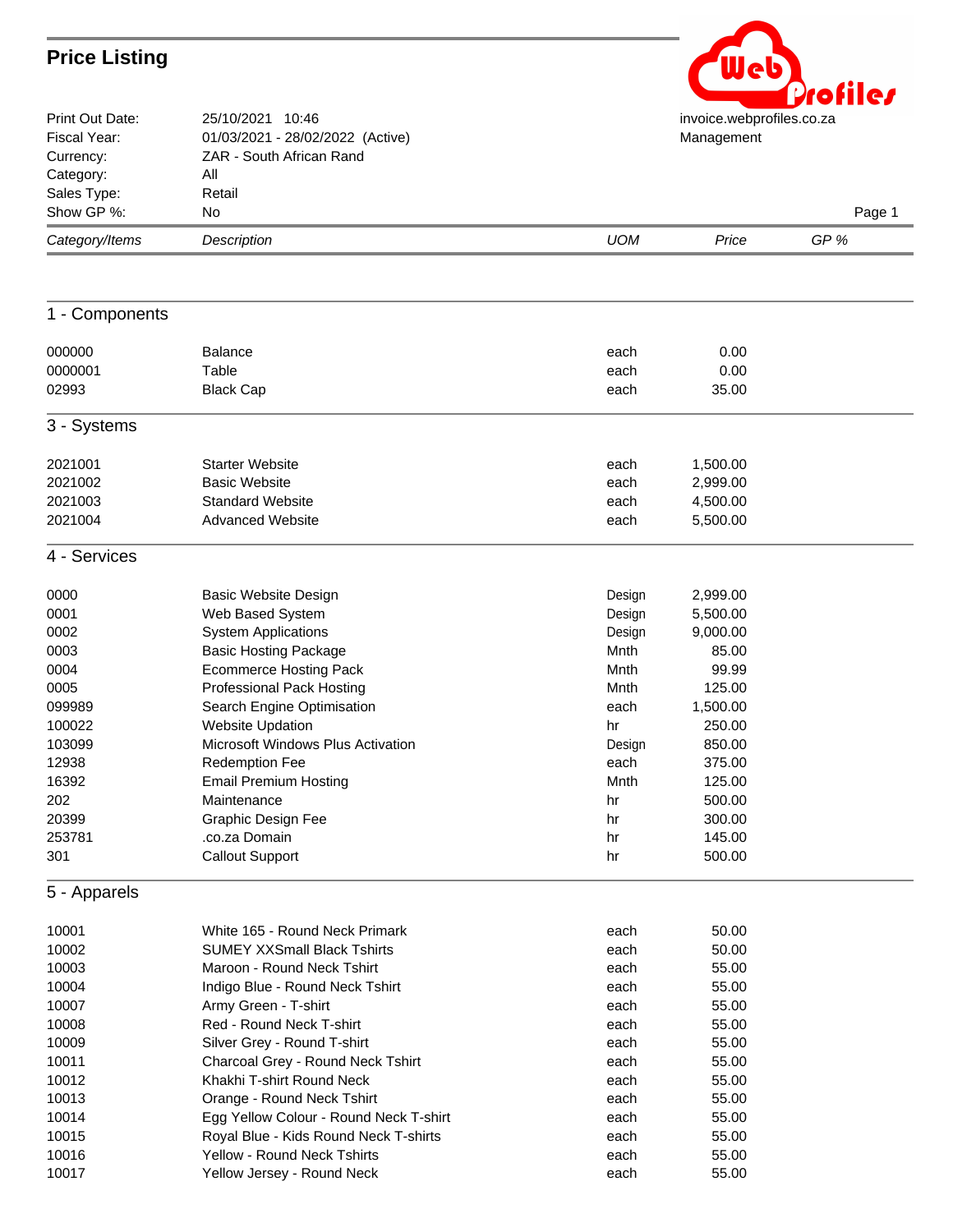

| Fiscal Year:<br>Currency: | 01/03/2021 - 28/02/2022 (Active)<br>ZAR - South African Rand | Management |       |        |  |
|---------------------------|--------------------------------------------------------------|------------|-------|--------|--|
| Category:                 | All                                                          |            |       |        |  |
| Sales Type:               | Retail                                                       |            |       |        |  |
| Show GP %:                | No.                                                          |            |       | Page 2 |  |
| Category/Items            | Description                                                  | <b>UOM</b> | Price | $GP$ % |  |

| 1006                  | Turquoise Blue - Round neck         | each | 55.00  |  |
|-----------------------|-------------------------------------|------|--------|--|
| 1009                  | Navy Blue - Tshirt                  | each | 55.00  |  |
| 12903                 | <b>Black Tshirt Unisex</b>          | each | 55.00  |  |
| 20141452              | Dark Spotted Green - Round Neck     | each | 55.00  |  |
| 2021022               | Pink Tshirts (160 Gms)              | each | 55.00  |  |
| 293123                | Black 173 GMS                       | each | 60.00  |  |
| 294193                | White 173 GMS                       | each | 60.00  |  |
| 294781                | <b>Printed Masks</b>                | each | 35.00  |  |
| 32093                 | Golf T-shirts - Blue                | each | 85.00  |  |
| 3779-0747             | Yellow - Canvas                     | each | 55.00  |  |
| 37790747              | Green - Canvas Round Neck Tshirt    | each | 55.00  |  |
| 66122                 | <b>MENS SISLV PLAIN GOLFERS</b>     | each | 85.00  |  |
| 8900048               | Ivory Color - Canvas                | each | 50.00  |  |
| 940110                | Deep Yellow - Canvas                | each | 50.00  |  |
| Golfers               | <b>Mixed Colors</b>                 | each | 85.00  |  |
| RN87370               | Navy Blue - Canvas Round Neck Tshrt | each | 55.00  |  |
| 7 - Graphic Designing |                                     |      |        |  |
| 21012                 | <b>Email Signatures Design</b>      | each | 150.00 |  |
| 211001                | <b>Business Card Design</b>         | each | 250.00 |  |
| 482809                | Letter Head Design                  | each | 150.00 |  |
| 8 - Crew Necks        |                                     |      |        |  |
| 10019                 | Designer Black - Crew Neck          | each | 200.00 |  |
| 10020                 | <b>Red - Crew Neck</b>              | each | 200.00 |  |
| 10028                 | Maroon - Crew Neck                  | each | 200.00 |  |
| 10029                 | Grey - Crew Neck                    | each | 170.00 |  |
| 10034                 | Light Green - Crew Neck             | each | 200.00 |  |
| 10035                 | <b>Burgandy - Crew Neck</b>         | each | 200.00 |  |
| 10037                 | Dark Orange (Stone) - Crew Neck     | each | 200.00 |  |
| 10038                 | Superman Navy Blue - Crew Neck      | each | 180.00 |  |
| 10039                 | Ckh Black - L-Top / Crewneck        | each | 170.00 |  |
| 10010                 | Maroon Track Ton                    | ooch | 160.00 |  |

| 10038  | Superman Navy Blue - Crew Neck         | each | 180.00 |
|--------|----------------------------------------|------|--------|
| 10039  | Ckh Black - L-Top / Crewneck           | each | 170.00 |
| 10040  | Maroon - Track Top                     | each | 160.00 |
| 10041  | Navy Blue Crew Necks                   | each | 170.00 |
| 19201  | <b>Black - Crew Necks</b>              | each | 170.00 |
| 835816 | Yellow (Autom Blaze) Crew Necks / SMOG | each | 200.00 |
|        |                                        |      |        |

#### 9 - Hoodies

| 02939928  | Grey Melange Plain Hoodies | each | 200.00 |
|-----------|----------------------------|------|--------|
| 029901    | Plain Pink hoodie          | each | 270.00 |
| 053-00128 | Grey - Ultitude Mens       | each | 270.00 |
| 10005     | Red Zipper (GO GO)- Hoodie | each | 200.00 |
| 10018     | Grey Promo Hoodies         | each | 160.00 |
| 10021     | <b>Black Hoodie</b>        | each | 200.00 |
| 10022     | Yellow kiddies Hoodies     | each | 150.00 |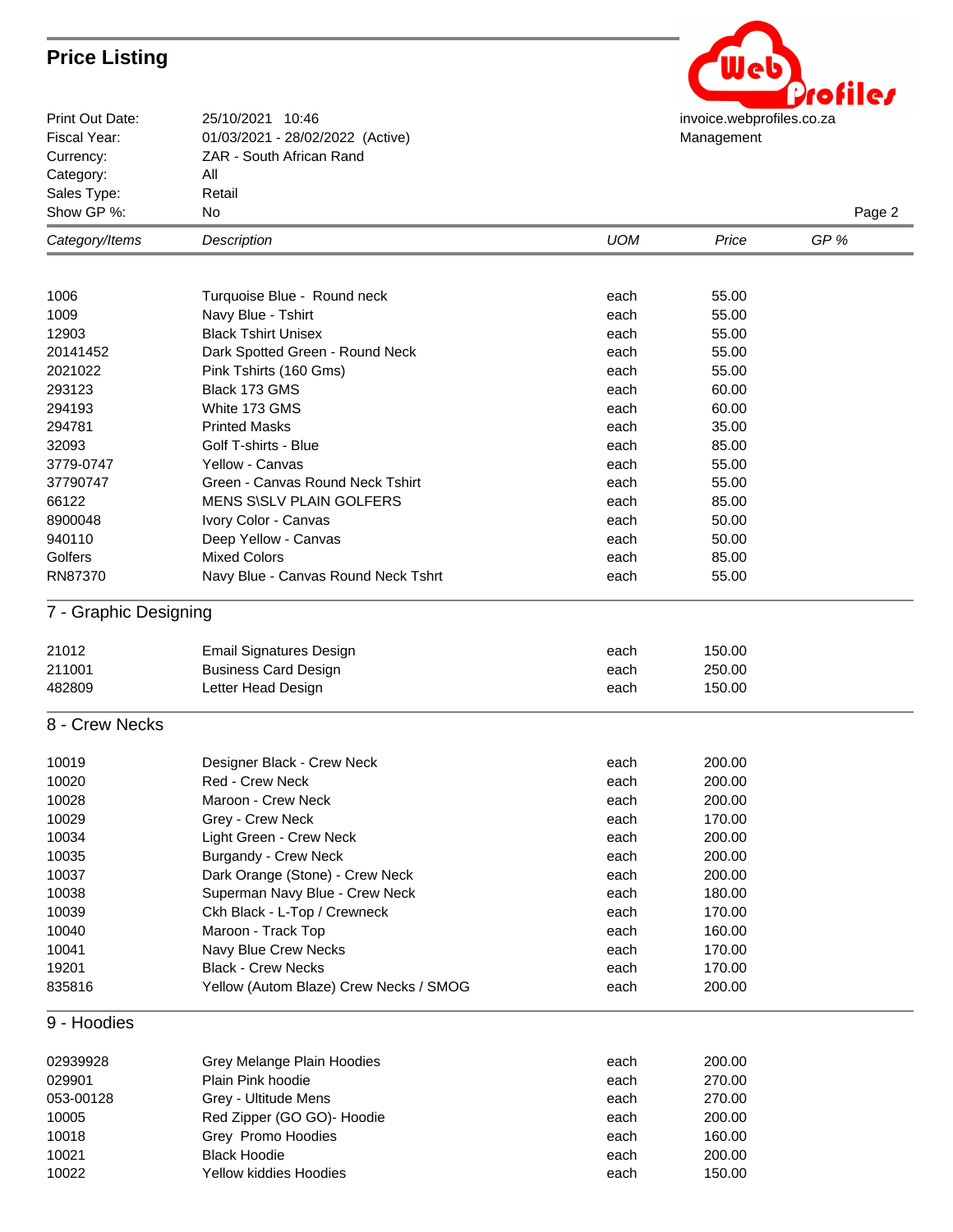

| Print Out Date:<br>Fiscal Year: | 25/10/2021 10:46<br>01/03/2021 - 28/02/2022 (Active) | invoice.webprofiles.co.za<br>Management |        |        |
|---------------------------------|------------------------------------------------------|-----------------------------------------|--------|--------|
| Currency:                       | ZAR - South African Rand                             |                                         |        |        |
| Category:                       | All                                                  |                                         |        |        |
| Sales Type:                     | Retail                                               |                                         |        |        |
| Show GP %:                      | No                                                   |                                         |        | Page 3 |
| Category/Items                  | Description                                          | <b>UOM</b>                              | Price  | $GP$ % |
|                                 |                                                      |                                         |        |        |
| 10023                           | Pink Nickleoden 2/3 Yrs - Hoodie                     | each                                    | 110.00 |        |
| 10024                           | Navy Blue - Hoodie                                   | each                                    | 199.00 |        |
| 10025                           | Royal Blue - Hoodie (Sports-Tek)                     | each                                    | 170.00 |        |
| 10026                           | Red Sport-Tek - Hoodie                               | each                                    | 170.00 |        |
| 10027                           | Red - Thin Hoodie                                    | each                                    | 175.00 |        |
| 10030                           | <b>Black - Thin Hoodie</b>                           | each                                    | 175.00 |        |
| 1029                            | <b>Yellow Hoodies</b>                                | each                                    | 0.00   |        |
| 10290                           | Black Hoodie - RIFLESSI COLLECTION                   | each                                    | 250.00 |        |
| 10293                           | Velvet Hoodie                                        | each                                    | 200.00 |        |
| 123049                          | Grey Hoodie (Comfy stretch) XL - XXL                 | each                                    | 200.00 |        |
| 12904                           | Charcoal Grey Hoodie                                 | each                                    | 200.00 |        |
| 13028                           | Dark Green Hoodie                                    | each                                    | 200.00 |        |
| 849030                          | <b>Brown Hoodie</b>                                  | each                                    | 200.00 |        |
| 932045                          | White Hoodie                                         | each                                    | 200.00 |        |
| <b>BAS-7786-BL</b>              | <b>Black - US BASIC</b>                              | each                                    | 270.00 |        |
| LDS0293                         | LDS CROP HOODIES                                     | each                                    | 299.00 |        |
| <b>RED0193</b>                  | <b>Red Kiddies Hoodies</b>                           | each                                    | 170.00 |        |
| $10 - \text{Caps}$              |                                                      |                                         |        |        |
| 129301                          | <b>White Caps</b>                                    | each                                    | 35.00  |        |
| 20391                           | Cap Navy Blue & Red Colors                           | each                                    | 40.00  |        |
| 253671                          | Khakhi Caps                                          | each                                    | 35.00  |        |
| 29390                           | Cap Navy Blue                                        | each                                    | 35.00  |        |
| 3664892                         | Red Cap - Barron                                     | each                                    | 35.00  |        |
| 812839                          | Royal Blue Caps                                      | each                                    | 35.00  |        |
| 11 - Bucket Hats                |                                                      |                                         |        |        |
| 029893                          | Bucket Hat - Zipper                                  | each                                    | 45.00  |        |
| 289932                          | Bucket Hat - 6 Pane                                  | each                                    | 45.00  |        |
| 12 - Assorted Clothes           |                                                      |                                         |        |        |
| 10042                           | Red - Half Run Zipper CrewNeck                       | each                                    | 150.00 |        |
| 10043                           | Teal Blue - Marvel Crew Neck                         | each                                    | 175.00 |        |
|                                 | 14 - Screen & Heat Press Printing                    |                                         |        |        |
| 0006                            | A2 Cut Vinyl Print                                   | each                                    | 250.00 |        |
| 0007                            | A3 Cut Vinyl Print                                   | each                                    | 145.00 |        |
| 0008                            | A4 Cut Vinyl Print                                   | each                                    | 85.00  |        |
| 0009                            | A5 Cut Vinyl Print                                   | each                                    | 65.00  |        |
| 0010                            | A6 Cut Vinyl Print                                   | each                                    | 55.00  |        |
| 0011                            | A7 Cut Vinyl Print                                   | each                                    | 45.00  |        |
| 03949                           | Picture / Image / Full Color Print - A4              | each                                    | 95.00  |        |
| 1029034                         | Vynl Labels                                          | each                                    | 20.00  |        |
| 102977                          | Print and Cut                                        | each                                    | 120.00 |        |